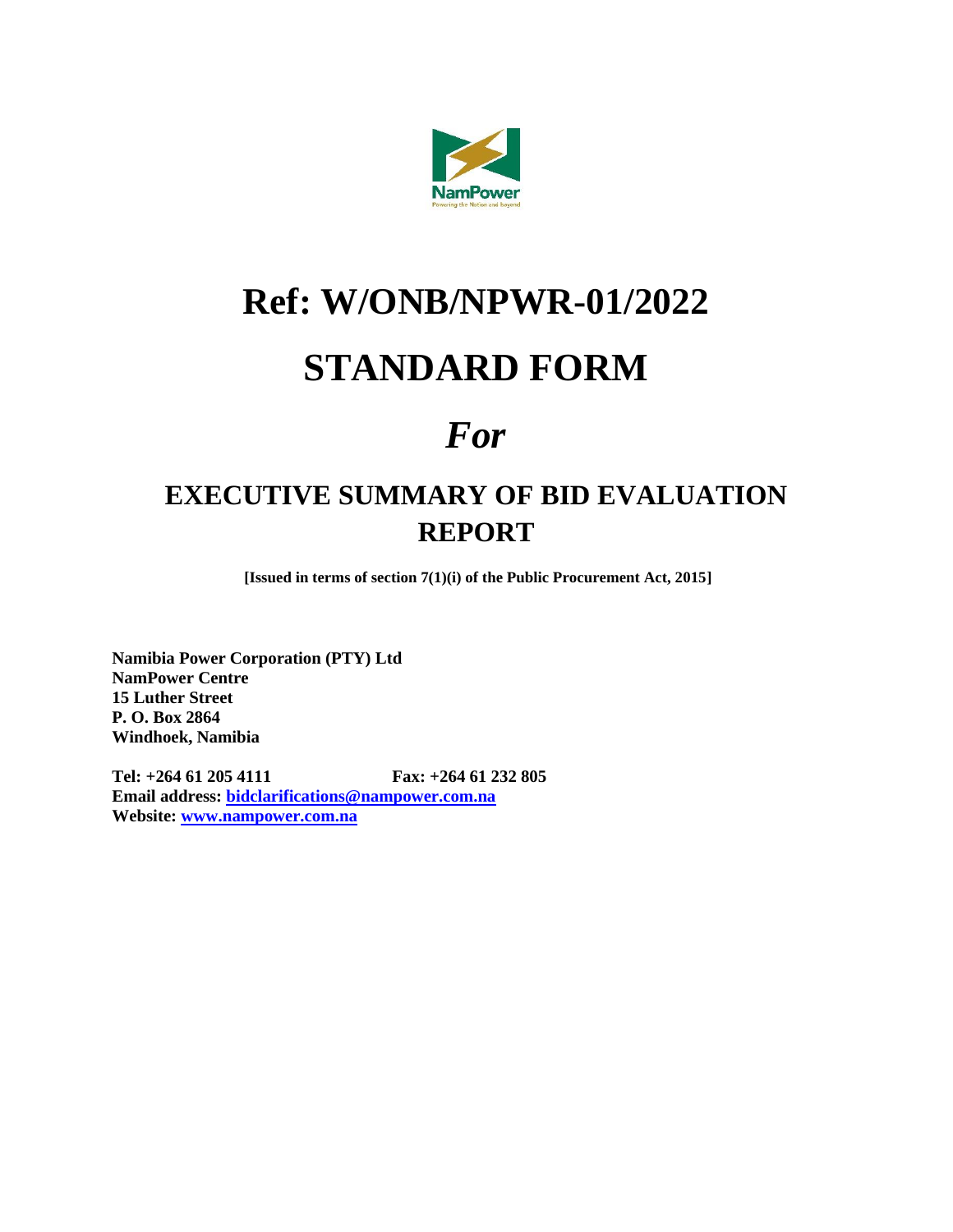#### **Executive Summary of Bid Evaluation Report**

#### **Project Title: W/ONB/NPWR-01/2022 - Construction of the Medium Voltage (MV) and Low Voltage (LV) Networks in Kunene Region**

#### **Reference number of procurement: W/ONB/NPWR-01/2022**

**Scope of Contract**: **W/ONB/NPWR-01/2022 - Construction of the Medium Voltage (MV) and Low Voltage (LV) Networks in Kunene Region**

**Procurement method used:** Open National Bidding (ONB)

- 1. **Date of Invitation of Bids:** 06 July 2021
- 2. **Closing date for submission of bids:** 13 August 2021
- 3. **Date and place of opening of bids:** 13 August 2021, NamPower Convention Centre
- 4. **Number of bids received by closing date:** Thirteen (13)
- **5. Responsiveness of bids:**

| <b>Bidder's Name</b>      | <b>Pricing at Bid</b> | <b>Responsive</b> | Reasons why bid is not responsive                                                                                                                                                                             |  |  |
|---------------------------|-----------------------|-------------------|---------------------------------------------------------------------------------------------------------------------------------------------------------------------------------------------------------------|--|--|
|                           | <b>Opening N\$</b>    | or not            |                                                                                                                                                                                                               |  |  |
|                           |                       | responsive        |                                                                                                                                                                                                               |  |  |
|                           |                       | (Yes/No)          |                                                                                                                                                                                                               |  |  |
| <b>NBT</b> Quality        |                       | Yes               |                                                                                                                                                                                                               |  |  |
| <b>Services</b>           | 6,221,569.11          |                   |                                                                                                                                                                                                               |  |  |
| Faradays Electrical       |                       | Yes               |                                                                                                                                                                                                               |  |  |
| and Mechanical JV         | 7,170,856.50          |                   |                                                                                                                                                                                                               |  |  |
| <b>MJ</b> Engineeering    |                       |                   |                                                                                                                                                                                                               |  |  |
| Moupika<br>Investment cc  | 7,180,648.00          | No                | Did not comply with the<br>$\bullet$<br>requirement of qualified<br>electrician with authorized<br>letter from distribution<br>authorities, submitted expired<br><b>NORED authorization letter</b><br>instead |  |  |
| Maperes<br>Investments cc | 7,280,102.50          | No                | Proof of ownership of<br>$\bullet$<br>minimum of 3 x Crane Trucks<br>not provided                                                                                                                             |  |  |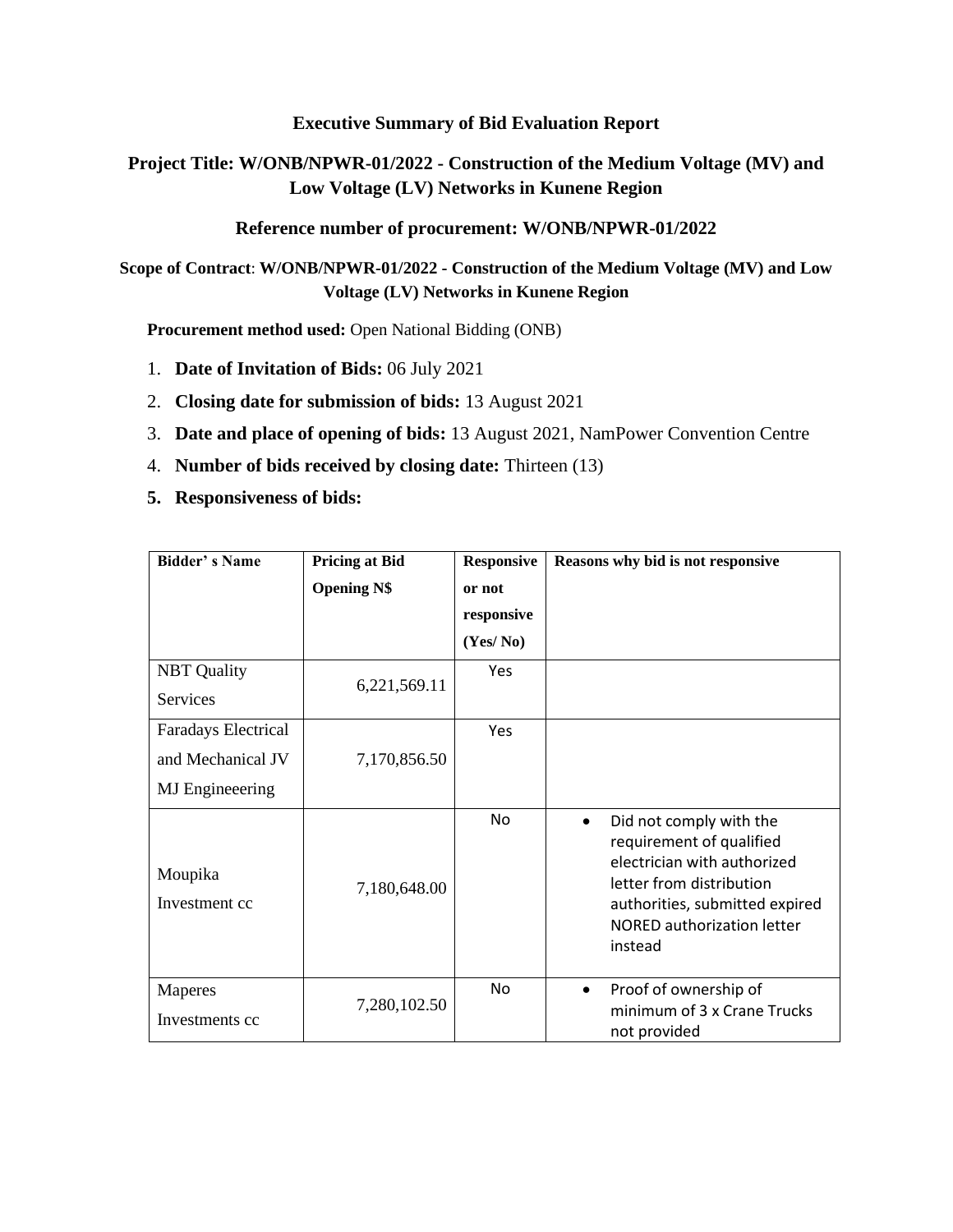| <b>Together Electrical</b>                     |              | Yes       |                                                                                                                                                                                                                                                              |
|------------------------------------------------|--------------|-----------|--------------------------------------------------------------------------------------------------------------------------------------------------------------------------------------------------------------------------------------------------------------|
| Services JV Zone                               | 7,443,687.00 |           |                                                                                                                                                                                                                                                              |
| Four Investments                               |              |           |                                                                                                                                                                                                                                                              |
| <b>BDI</b> Electric &                          | 8,312,818.00 | Yes       |                                                                                                                                                                                                                                                              |
| <b>Construction Cc</b>                         |              |           |                                                                                                                                                                                                                                                              |
| <b>Power Electrical</b>                        | 6,210,452.41 | Yes       |                                                                                                                                                                                                                                                              |
| and Construction cc                            |              |           |                                                                                                                                                                                                                                                              |
| Multi Solutions cc                             | 7,878,787.87 | Yes       |                                                                                                                                                                                                                                                              |
| <b>Walters Electrical</b><br>Services cc       | 7,590,920.00 | <b>No</b> | Did not submit SHEW Plan<br>$\bullet$<br>Did not provide proof of access<br>to finance to an amount of<br>N\$1,500.000.00, alternatively<br>proof of credit facility<br>equivalent to that amount with<br>a local bank or any other<br>financial institution |
| <b>Electro Hinsch</b>                          | 7,322,985.50 | Yes       |                                                                                                                                                                                                                                                              |
| <b>ETN</b> Technical                           | 7,315,422.00 | No        | Submitted a BOQ of<br>$\bullet$                                                                                                                                                                                                                              |
| Services Cc                                    |              |           | W/ONB/NPWR-14/2020                                                                                                                                                                                                                                           |
| <b>NAS Engineering</b>                         |              | <b>No</b> | Did not submit SHEW Plan<br>$\bullet$<br>Proof of ownership of                                                                                                                                                                                               |
| <b>Construction Cc</b>                         | 4,741,120.37 |           | minimum of 3 x Crane Trucks<br>not provided                                                                                                                                                                                                                  |
| Kunene River<br>Construction and<br>Electrical | 7,992,152.11 | No        | Did not comply with the<br>$\bullet$<br>requirement of qualified<br>electrician with authorized<br>letter from distribution<br>authorities<br>Proof of ownership of<br>minimum of 3 x Crane Trucks<br>not provided                                           |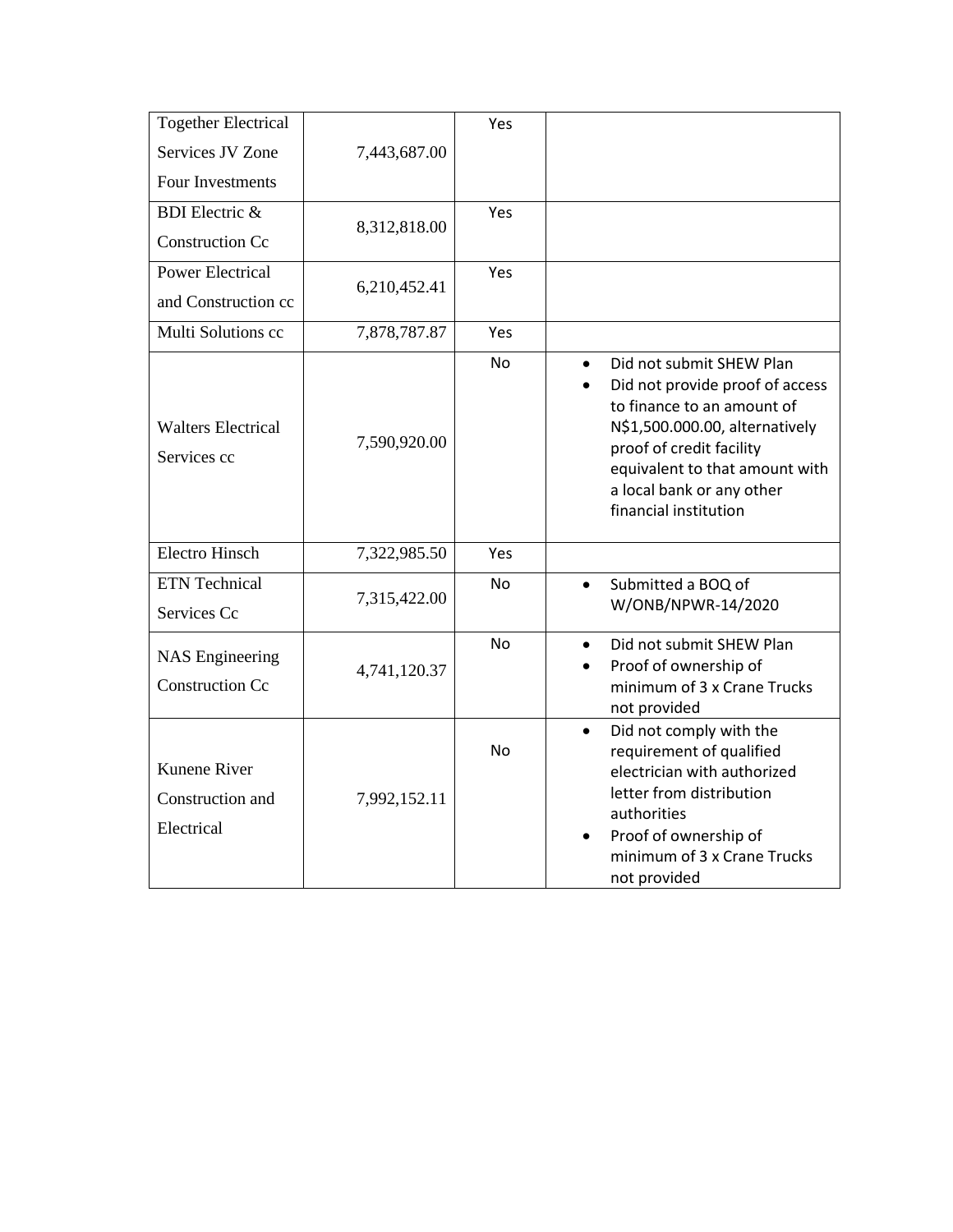| <b>Name</b>          | A. Price at Bid    | <b>B.</b> Bid Price after | C. price after         | D. Price after     | <b>Rank</b>    |
|----------------------|--------------------|---------------------------|------------------------|--------------------|----------------|
|                      | <b>Opening N\$</b> | $corrections$             | <b>Adjustments N\$</b> | Margin of          |                |
|                      |                    |                           |                        | Preference [If     |                |
|                      |                    |                           |                        | <i>applicable]</i> |                |
| $\operatorname{NBT}$ |                    |                           |                        |                    |                |
| Quality              | 6,221,569.11       |                           |                        |                    | $\overline{2}$ |
| Services             |                    |                           |                        |                    |                |
| ***                  |                    |                           |                        |                    |                |
| Faradays             |                    |                           |                        |                    |                |
| Electrical           |                    |                           |                        |                    |                |
| and                  |                    |                           |                        |                    |                |
| Mechanical           | 7,170,856.50       |                           |                        |                    | 3              |
| JV MJ                |                    |                           |                        |                    |                |
| Engineeerin          |                    |                           |                        |                    |                |
| g                    |                    |                           |                        |                    |                |
| Together             |                    |                           |                        |                    |                |
| Electrical           |                    |                           |                        |                    | 5              |
| Services JV          | 7,443,687.00       |                           |                        |                    |                |
| Zone Four            |                    |                           |                        |                    |                |
| Investments          |                    |                           |                        |                    |                |
| <b>BDI</b>           |                    |                           |                        |                    |                |
| Electric &           |                    |                           |                        |                    |                |
| Constructio          | 8,312,818.00       |                           |                        |                    | $\overline{7}$ |
| n Cc                 |                    |                           |                        |                    |                |
| Power                |                    |                           |                        |                    |                |
| Electrical           |                    |                           |                        |                    |                |
| and                  | 6,210,452.41       |                           |                        |                    | $\mathbf{1}$   |
| Constructio          |                    |                           |                        |                    |                |
| n cc                 |                    |                           |                        |                    |                |
| Multi                |                    |                           |                        |                    |                |
| Solutions cc         | 7,878,787.87       |                           |                        |                    | 6              |

### 6. **Price comparison for bids that are substantially responsive**: